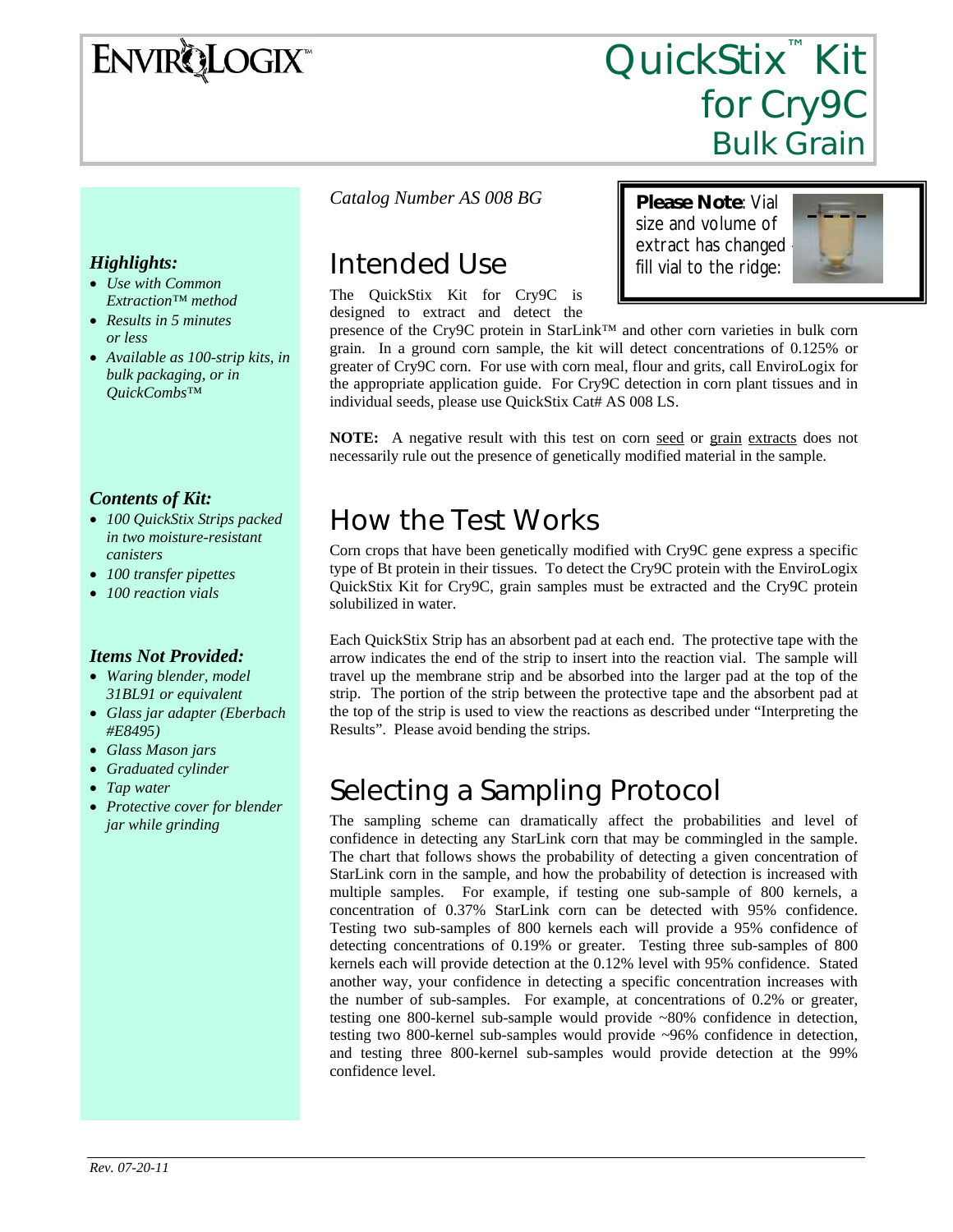*For further information on USDA/GIPSA guidelines for obtaining representative samples and assessing detection probabilities for biotech grain, see the following websites:* 

**http://archive.gipsa.usda.gov/refe rence-library/handbooks/ graininsp/grbook1/bk1.pdf** -- USDA *Grain Inspection Handbook, Book 1, Grain Sampling.* This document provides a comprehensive overview of recommended sampling guidelines for static lots and grain streams. It reviews the various types of equipment and strategies that can be used to obtain a representative grain sample from different types of containers.

#### **http://archive.gipsa.usda.gov/biot**

**ech/sample2.htm** -- Guidance document entitled *Sampling for the Detection of Biotech Grains*, which provides important statistical sampling considerations when testing for the presence of biotech grains. It covers the basis for making probability determinations in accepting lots based upon different assumptions with respect to sample size, number of samples, sample preparation, etc.

#### **http://archive.gipsa.usda.gov/biot**

**ech/sample1.htm** -- *Practical Application of Sampling for the Detection of Biotech Grains.* This onepage application guide provides a table that gives sample sizes for selected lot concentrations and probability of rejecting the specified concentrations. It also provides a formula for making the calculation for other combinations.

**http://archive.gipsa.usda.gov/biot ech/samplingplan1.xls** -- This website provides a simple to use Sample Planner (29k Excel Spreadsheet). The planner allows you to enter different assumptions in terms of sample size, number of samples, acceptable quality level and to determine the probability of accepting lots with given concentration levels. It also plots the probabilities in graph form for easy interpretation. Specific data can be saved for documentation and future analyses.



The chart below provides an indication of the maximum concentration of StarLink corn expected to be in the sample relative to the number of sub-samples tested, assuming all samples test negative. The maximum concentrations (percent) of StarLink expected in the sample are provided for both the 95% and 99% confidence levels. As can be seen, increasing the number of sub-samples tested increases the confidence of detection at increasingly lower concentrations in the sample. Testing six sub-samples of 800 kernels each, with all results being negative, would indicate with 99% confidence that there is no more than 0.10% StarLink corn in the sample.

**Maximum Percentage of Cry9C in Sample (%)** 

| Number of 800-            | At $95%$                | At $99%$                |
|---------------------------|-------------------------|-------------------------|
| <b>Kernel Sub-samples</b> | <b>Confidence Level</b> | <b>Confidence Level</b> |
|                           | 0.37                    | 0.57                    |
|                           | 0.19                    | 0.29                    |
|                           | 0.12                    | 0.19                    |
|                           | 0.09                    | 0.14                    |
|                           | 0.07                    | 0.12                    |
|                           |                         |                         |

### Sample Preparation

**NOTE:** Thorough mixing of the bulk grain sample and determination of an appropriate sampling plan are critical to the results of this testing, and are the responsibility of the user of this test kit. The USDA/GIPSA has prepared several guidance documents to address the issues involved in obtaining representative grain samples from static lots - such as trucks, barges, and railcars - and for taking samples from grain streams. Sampling plans should be chosen that best meet the needs of both the buyer and seller in terms of acceptable risks. As indicated in the previous section Selecting a Sampling Protocol, increasing the number of kernels in the sample and taking multiple samples will increase the likelihood of obtaining representative samples, and maximize the probability of detecting any contamination in the grain lot. For further information on USDA/GIPSA guidelines for obtaining representative samples and assessing detection probabilities for biotech grain, see the websites listed at left.

The EnviroLogix Cry9C QuickStix Kit will detect one positive kernel in an 800 kernel sample (0.125% concentration of StarLink corn). To maximize the likelihood of detecting any Cry9C (StarLink) corn commingled in the lot, it is recommended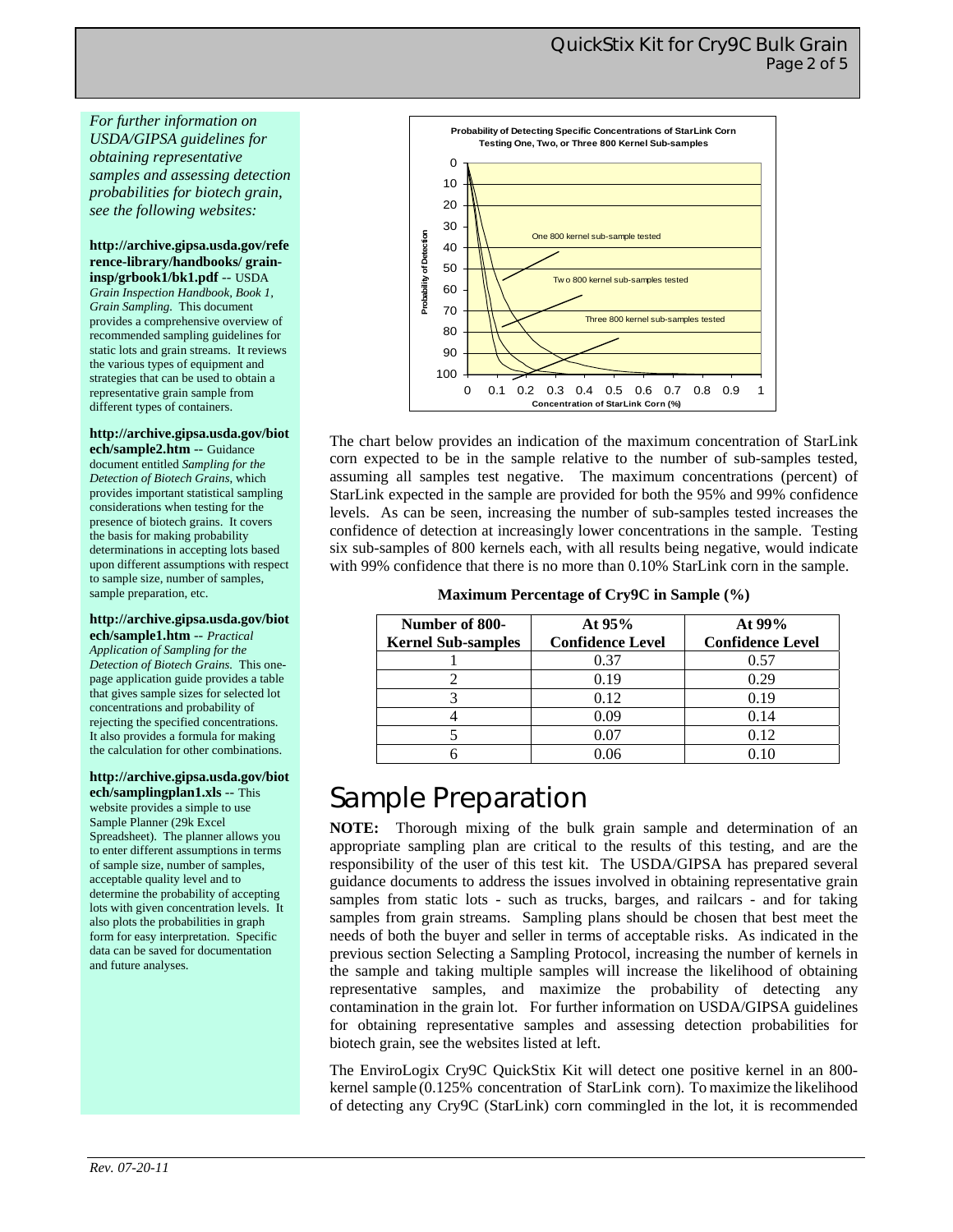



*Corn Common Extraction Grams of Corn x 1.5=mL of water For example: (100 x 0.25)=25g x 1.5= 38mL water* 



*Shake, wetting entire sample* 



*Avoid pulling up particles when drawing sample* 

that multiple 800-kernel sub-samples, as representative of the lot as possible, each be tested as follows:

- 1. Obtain a representative sample of the desired size. By determining the average weight per kernel (weigh 100 seeds, divide by 100), samples can be measured by total weight. For example, if the average weight per kernel is 0.3 grams, an 800-kernel sample can be obtained by weighing out 240 grams of corn.
- 2. Weigh sample into an appropriate sized glass Mason jar (32 oz. for 800-kernel samples).
- 3. Put a protective cover over the jar attached to the blender.
- 4. Grind sample with a Waring blender (or equivalent) and jar adapter on high speed until all whole kernels are broken.
- 5. Add distilled, deionized or tap water to the ground corn according to the following chart:

| Avg. Seed<br>Weight | Weight of<br>800 seeds | Water to add |
|---------------------|------------------------|--------------|
| 0.2g                | 160g                   | $240$ mL     |
| 0.25g               | 200g                   | $300$ mL     |
| 0.3 <sub>g</sub>    | 240g                   | $360$ mL     |
| 0.35g               | 280g                   | $420$ mL     |

- 6. Cap the jar and shake vigorously for at least 30 seconds, or longer if needed, to thoroughly wet all of the corn in the sample. Sample will begin to settle immediately and liquid can be drawn off at that time.
- 7. Draw up liquid portion from above the settled sample and dispense extract into reaction vial until it is filled (this will take 2-3 transfers). Avoid pulling up particles. Allow extract to settle in the reaction vial for 30 seconds before adding a test strip.
- 8. To prevent cross-contamination, thoroughly clean blender parts and jars to remove dust and residue prior to preparation of a second sample. Use a new transfer pipette and reaction vial for each sample.

**NOTE: For different sample sizes, the amount of water to use in extracting the sample should be 1.5 x the gram weight of the sample. When using the Common Extraction protocol to test for other traits in the same ground sample, the amount of water to use in extracting the sample should be 1.5x the gram weight of the sample.** 

### How to Run the QuickStix Strip Test

- 1. Allow refrigerated canisters to come to room temperature before opening. Remove the QuickStix Strips to be used. Avoid bending the strips. Reseal the canister immediately.
- 2. Place the strip into the reaction vial. The sample will travel up the strip. Reaction vials will stand on their own or may be inserted into the cardboard racks provided.
- 3. Allow the strip to develop for 5 minutes before making final assay interpretations. Positive sample results may become obvious much more quickly.
- 4. To retain the strip, cut off and discard the bottom section of the strip covered by the arrow tape.

**NOTE: Use extreme caution to prevent sample-to-sample cross-contamination with grain, fluids, or disposables.**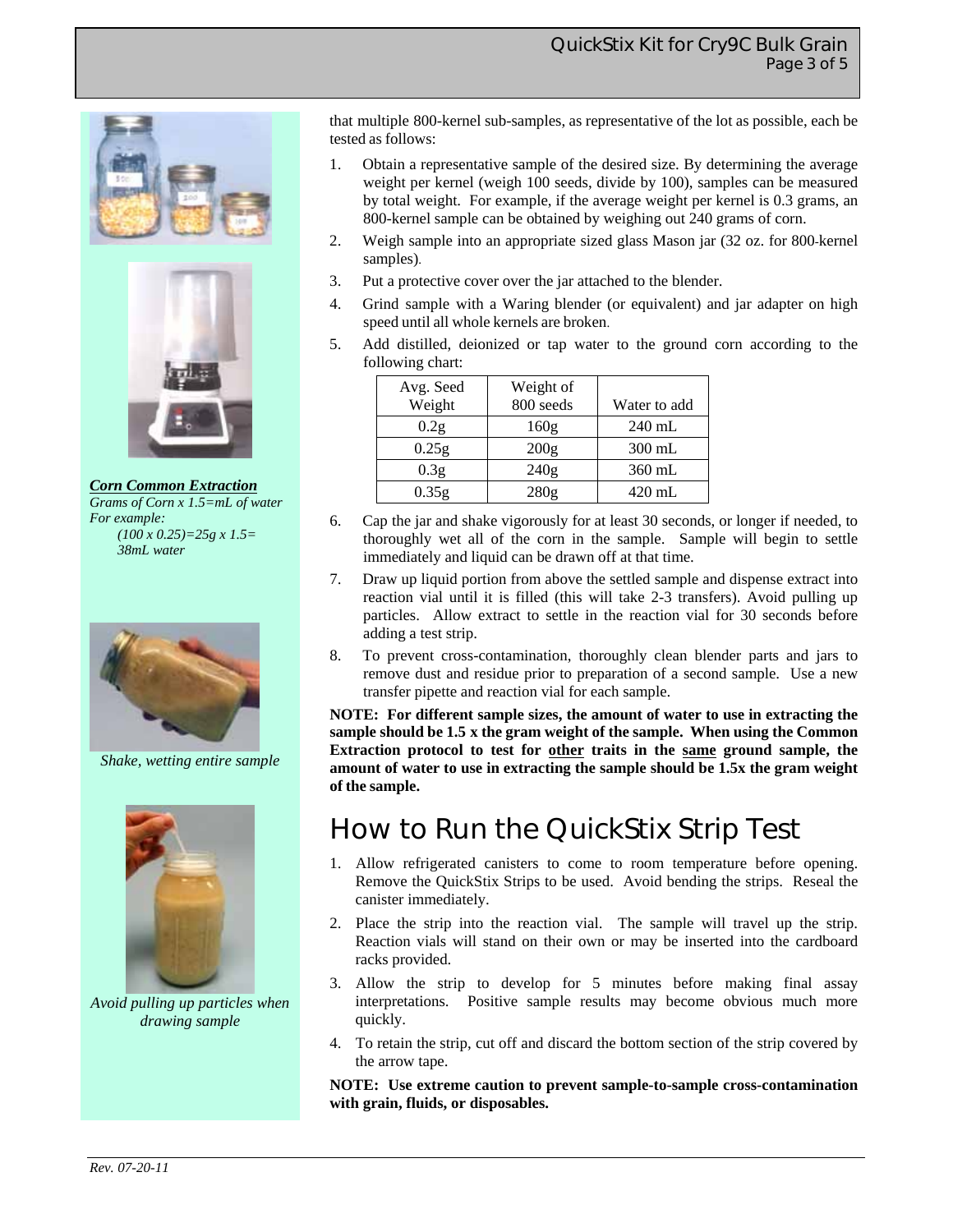**Test Line** 

Control Line

Cut Here



*Fill vial to ridge with extract* 





*Any clearly discernable pink Test Line is considered positive* 

### Interpreting the Results

Development of the Control Line within 5 minutes indicates that the strip has functioned properly. Any strip that does not develop a Control Line should be discarded, and the sample re-tested using another strip.

If the sample extract contains at least 0.125% Cry9C-modified (StarLink) corn, a second line (Test Line) will develop on the membrane strip between the Control Line and the protective tape. *The results should be interpreted as positive for Cry9C protein expression. (Based upon tests conducted with known positive and negative corn provided by Aventis Crop Science, the developer of StarLink corn.)*

If the extract is from a negative sample, the strip will only show the control line.

In 5 minutes the test will detect 1 positive kernel in an 800-kernel sample, with 799 negative kernels (0.125%).

### Kit Storage

QuickStix can be stored at room temperature, or refrigerated for a longer shelf life. Note the shelf life on the kit box for each storage temperature. The kit may be used in field applications; however, prolonged exposure to high temperatures may adversely affect the test results. Do not open the desiccated canister until ready to use the test strips..

### Precautions and Limitations

- This kit is designed for screening for presence or absence only, and is not meant to be quantitative.
- As with all tests, it is recommended that results be confirmed by an alternate method when necessary.
- The assay has been optimized to be used with the protocol provided in the kit. Deviation from this protocol may invalidate the results of the test.
- A negative result with this kit does not mean that the sampled grain has not been otherwise genetically modified.
- Warning: a strong positive result may safely be interpreted in as little as 2 minutes after sample addition. It is not safe to interpret weak positive or negative results prior to 5 minutes.
- DO NOT leave in direct sunlight or in vehicle. Protect all components from hot or cold extremes of temperature when not in use.